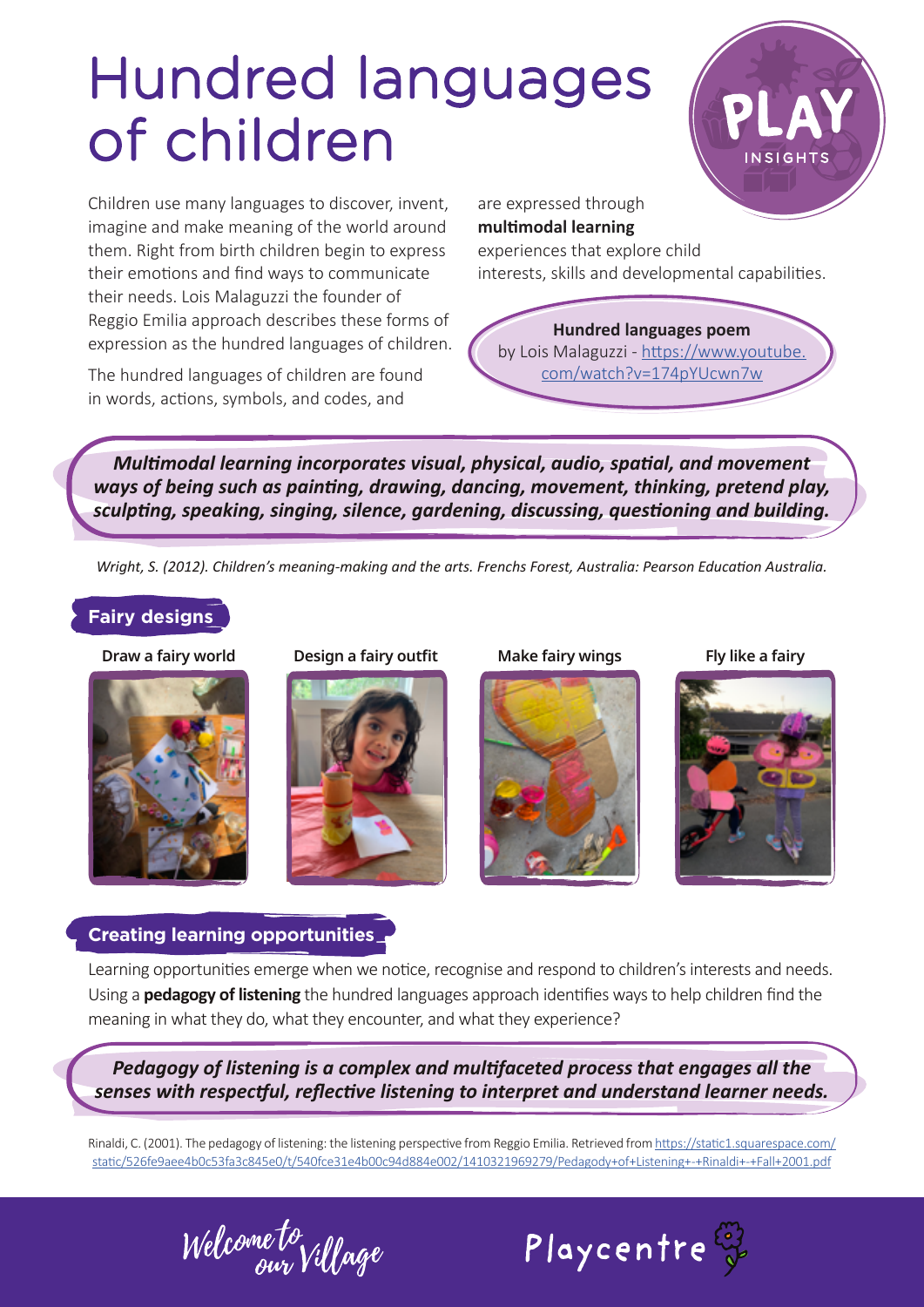Respectful listening values what a child says, does and feels, it is active and thoughtful, hearing emotions, facts and purpose. Educators need to look beyond what the child does to hear why?

#### **Play scenario – Hiding the trains**

*"At first I noticed a child playing with trains so encourage the play with more train track equipment, signs and people. I observed the child hiding the trains, people and signs in the tunnel. I wondered whether the child was interested in trains or trying to understand more about enclosures? I decided to set out a range of boxes all different sizes to see what would happen. The child played with the boxes all morning."*

In the train scenario the educator allows their initial thoughts to be challenged, seeking to understand the child's motivations and **play urges**, resulting in a meaningful play extension.

**Play urges or schemas** are universal patterns of play that children use to make sense of the world around them.

**Brownlee, P., & Crisp, K. (2016) The Sacred Urge to Play. Read more about schemas https://www.playcentre.org.nz/2019/11/what-are-schemas/**

Reflective listening tests preconceived ideas, observations and assumptions, creating learning opportunities that stimulate deep engaging play through responsive and reciprocal relationships.

## **Preparing the environment as the third teacher**

The environment plays an important role in fostering the hundred languages of children. In Reggio Emilia the environment is considered the third teacher, inspiring children's curiosity, encouraging collaboration and fostering expression with flexible, open, and engaging spaces.

*"More than the physical space, (the environment) includes the way time is structured and the roles we are expected to play. It conditions how we feel, think, and behave; and it dramatically affects the quality of our lives". Jim Greenman*

Creating an environment that is aesthetically pleasing, homely and culturally responsive requires being intentional.

- Eliminate as well as supplement, create a balanced environment that is decluttered, well organized and thoughtful.
- Home from home, use wooden crafted furniture, soft touches, real life tools and family images to foster a sense of belonging with an environment that feels homely, comfortable and inviting.
- Respectful, encourage the environment to be valued with quality materials, natural resources, beautiful art and special treasures.

**Carter, M. (2007). Making your environment the third teacher. Retrieved from https://earlylearning.prn.bc.ca/wp-content/uploads/Environment-as-the-3rd-teacher.pdf**

Welcome to Village

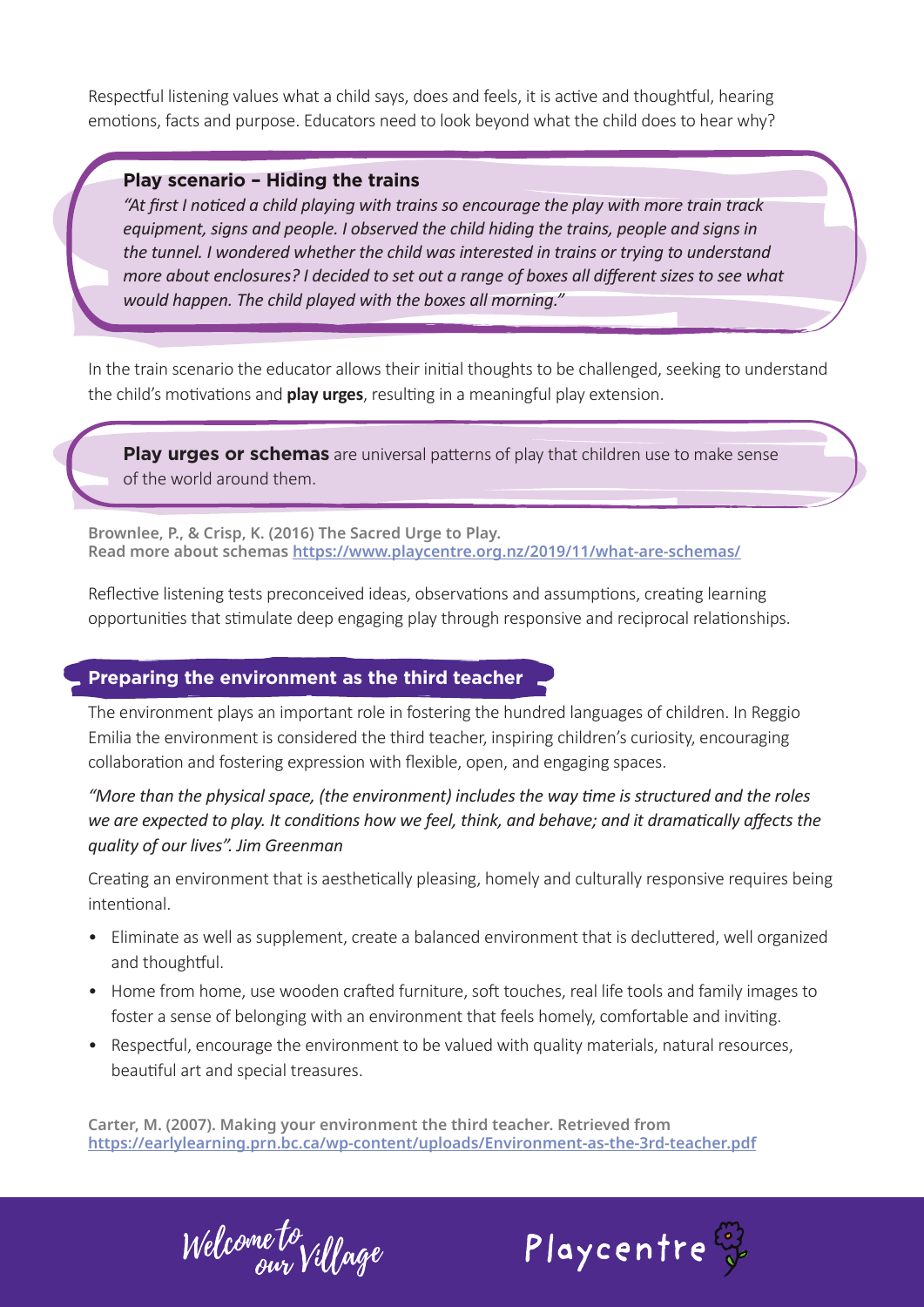Provocations are thoughtful invitations to play that build on children's emerging interests to evoke project learning through exploration, inquiry, creativity, problem solving and collaboration.

## **What is a provocation?** https://www.youtube.com/watch?v=B9tPJsQu67E

Provocations encourage children to use many languages by engaging all the sense with integrated learning experiences that support holistic development.

Documentation is the process of collecting, interpreting and reflecting on how children think and learn, providing meaningful ways to share learning with children, adults and the wider community. Making learning visible builds connections with people, places and things, and makes children feel valued when they see their images of play and discovery displayed.

Documentation uses photographs, drawings, writings, videos, art displays and learning stories to demonstrate the many languages children use to express their ideas, thoughts and emotions. Documentation also creates opportunities to revisit learning, supporting children's development of **metacognition** for higher process thinking.

> *Metacognition is the awareness and understanding of one's own thought processes.*

# **The Hundred Languages toolkit**

- 1. Recognise child curiosities to support emerging interests.
- 2. Deeply listen to children's play.
- 3. Prepare the environment as the third teacher.
- 4. Create meaningful provocations.
- 5. Make documentation visible.

To learn more about the Reggio Emilia approach watch https://www.youtube.com/ watch?v=7n2hCebmT4c

Kei Tua o te Pae Assessment for Learning Exemplars are a best practice resource that consists of a series of books that will help kaiako/educators to understand and strengthen children's learning. **https://education.govt.nz/early-childhood/teaching-and-learning/assessment-for-learning/kei-tua-o-te-pae-2/**

Welcome to Village